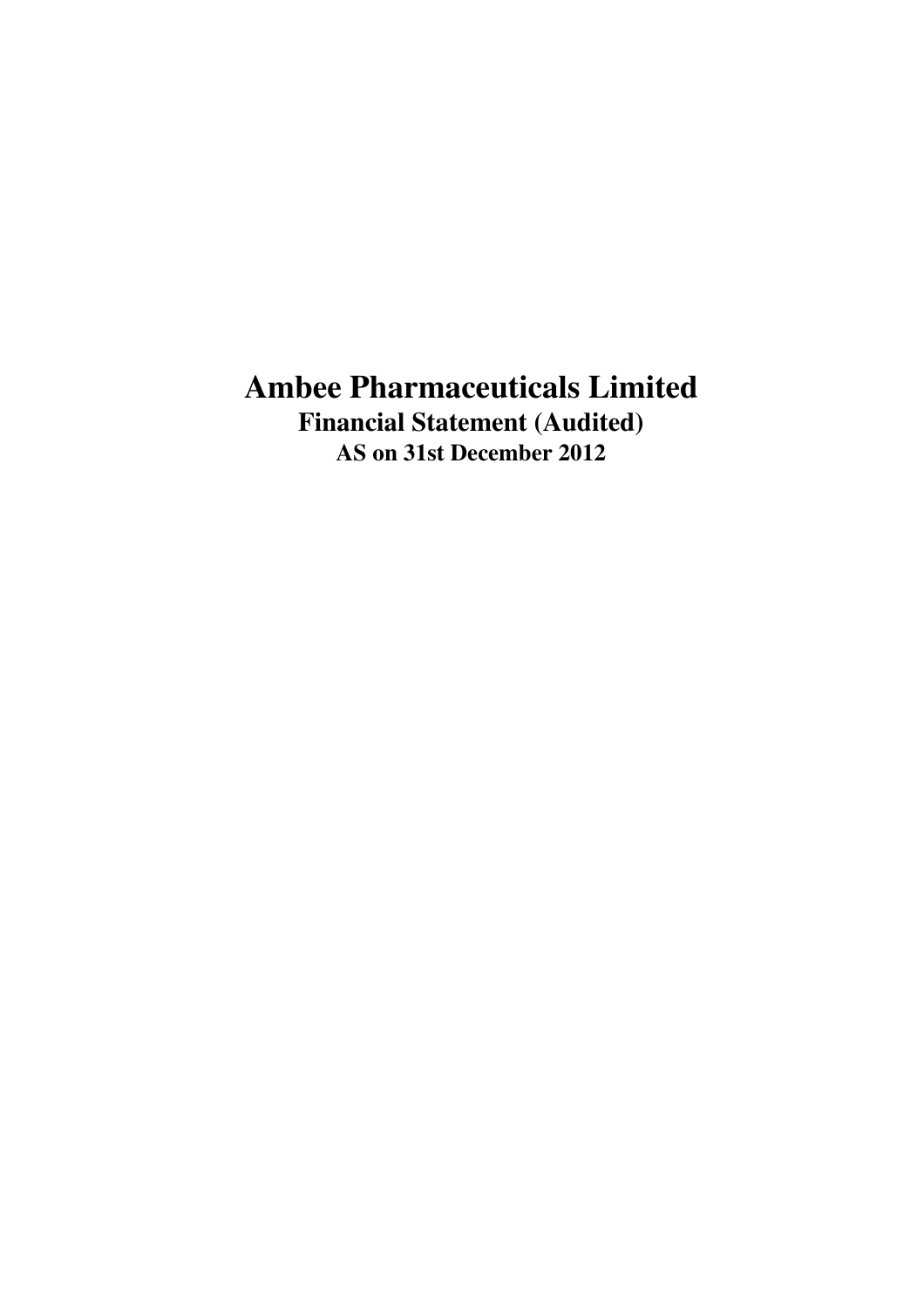## **AMBEE PHARMACEUTICALS LIMITED STATEMENT OF FINANCIAL POSITION AS AT 31 DECEMBER 2012**

|                                                          |                | Value in BDT  |               |  |
|----------------------------------------------------------|----------------|---------------|---------------|--|
| <b>ASSETS</b>                                            | <b>NOTES</b>   | 2012          | 2011          |  |
| <b>Non-Current Assets</b>                                |                | 51,700,815    | 54,461,531    |  |
| Property, Plant & Equipment                              | $\overline{4}$ | 50,483,243    | 53,243,959    |  |
| Plant & Machinery of Injectable Unit (un-installed)      |                | 1,217,572     | 1,217,572     |  |
| <b>Current Assets</b>                                    |                | 227, 132, 817 | 228,036,273   |  |
| Inventories                                              | 5              | 119,872,967   | 120,593,022   |  |
| <b>Accounts Receivables</b>                              | 6              | 42,992,309    | 46,380,934    |  |
| Advances, Deposits and Pre-payments                      | 7              | 56,080,464    | 58,932,239    |  |
| Cash and Cash Equivalents                                | 8              | 8,187,077     | 2,130,078     |  |
| <b>Total Assets</b>                                      |                | 278,833,632   | 282,497,803   |  |
| <b>EQUITY AND LIABILITIES</b>                            |                |               |               |  |
| <b>Capital and Reserves</b>                              |                | 52,279,079    | 50,408,703    |  |
| <b>Share Capital</b>                                     | 9              | 20,000,000    | 20,000,000    |  |
| Tax-Holiday Reserve                                      | 10             | 5,134,154     | 5,134,154     |  |
| Retained Earnings- As par statement of changes in equity |                | 27,144,925    | 25,274,549    |  |
| <b>Non Current Liabilities</b>                           |                |               |               |  |
| Deferred Tax Liability                                   |                | 8,054,165     | 8,945,341     |  |
| <b>Current Liabilities and Provisions</b>                |                | 218,500,388   | 223, 143, 759 |  |
| Loan from bank (secured)                                 |                | 107,392,096   | 100,965,630   |  |
| <b>Trade and Other Payables</b>                          |                | 10,495,497    | 11,122,798    |  |
| <b>Accrued Expenses</b>                                  |                | 27,775,395    | 35,627,408    |  |
| Workers, P. P. & Welfare Funds & P.F                     |                | 4,742,853     | 4,310,374     |  |
| Liabilities for other finance                            |                | 43,700,359    | 48,957,784    |  |
| Provision for Taxation                                   | 11             | 23,101,492    | 20,556,556    |  |
| <b>Unclaimed Dividend</b>                                |                | 1,292,696     | 1,603,208     |  |
|                                                          |                | 278,833,632   | 282,497,803   |  |

The annexed notes are an integral part of the Financial Statements.

Approved and authorised for issue by the board of directors on 25 April 2013 and signed for and on behalf of the Board.

| (Naureen Aziz M. Bhai)   |
|--------------------------|
| <b>Managing Director</b> |

## **Director Chief financial officer (Sakina Miraly) (A. B.M.Mazharul Hasan)**

As per our report of even date

## **SARWAR SALAMAT & CO. Chartered Accountants**

Dhaka 25 April 2013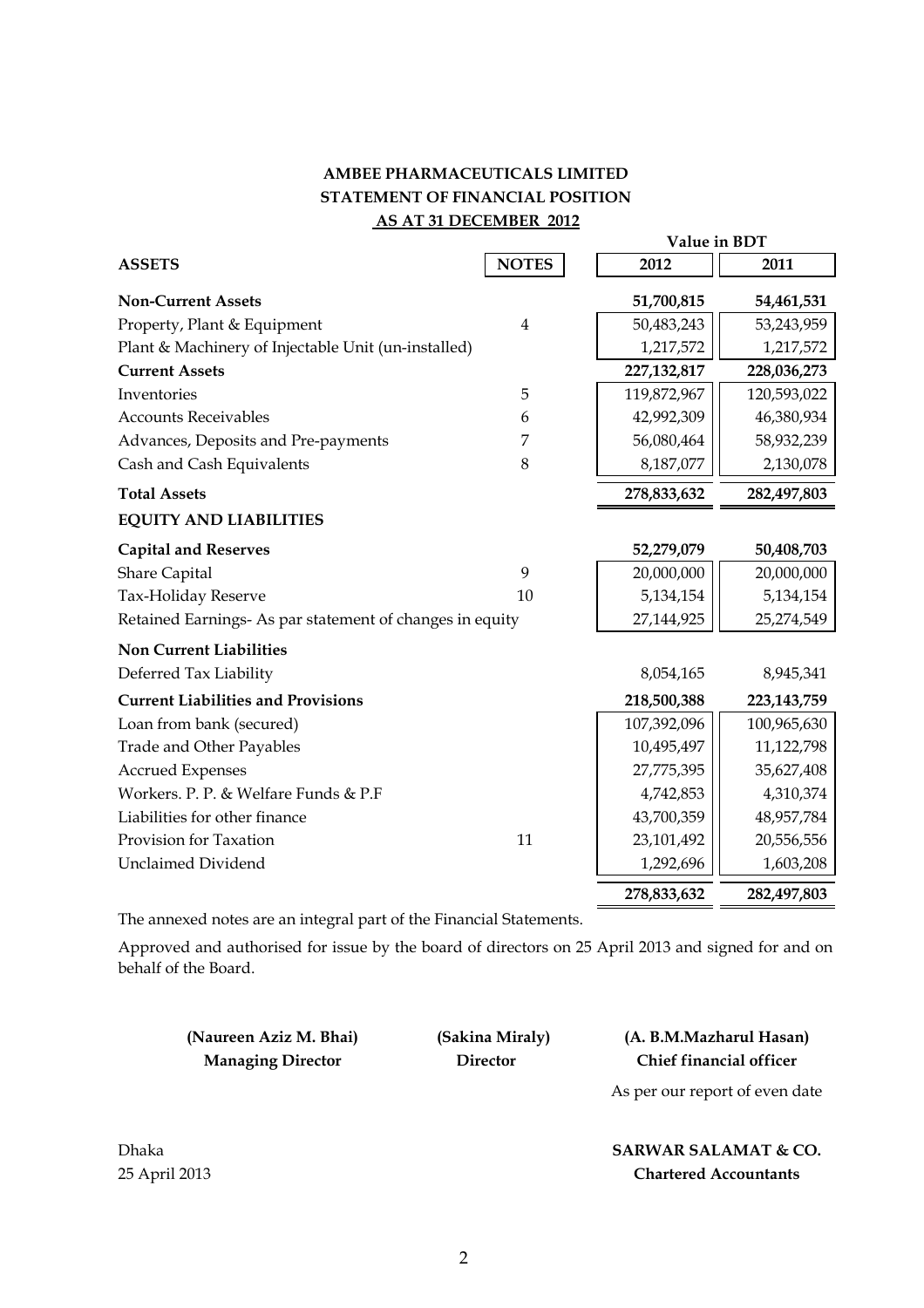## **AMBEE PHARMACEUTICALS LIMITED STATEMENT OF COMPREHENSIVE INCOME FOR THE YEAR ENDED 31 DECEMBER 2012**

|                                                          |              | Value in BDT    |                 |
|----------------------------------------------------------|--------------|-----------------|-----------------|
|                                                          | <b>NOTES</b> | 2012            | 2011            |
|                                                          |              |                 |                 |
| <b>Revenue (Turnover) from Net Sales</b>                 | 12           | 281,084,880     | 271,506,761     |
| Cost of Goods Sold                                       | 13           | (132, 352, 513) | (124, 345, 440) |
| <b>Gross Profit</b>                                      |              | 148,732,367     | 147, 161, 321   |
| <b>OPERATING EXPENSES:</b>                               |              | (139, 207, 905) | (136, 487, 873) |
| <b>Administrative Expenses</b>                           | 14           | 11,534,569      | 10,820,959      |
| Marketing & Selling Expenses                             | 15           | 114,267,720     | 113,289,734     |
| <b>Financial Expenses</b>                                | 16           | 13,405,616      | 12,377,180      |
| Other Income                                             |              | 500,944         |                 |
| <b>OPERATING PROFIT</b>                                  |              | 10,025,406      | 10,673,448      |
| Contribution to W. P. P. & Welfare Funds                 | 17           | (501, 270)      | (533, 672)      |
| NET PROFIT BEFORE TAX                                    |              | 9,524,136       | 10,139,776      |
| Provision for Current tax                                |              | (2,544,936)     | (2,590,786)     |
| Deferred Tax Income / (Expenses)                         |              | 891,176         | 66,720          |
|                                                          |              | (1,653,760)     | (2,524,066)     |
| NET PROFIT AFTER TAX transferred to Statement of Changes |              |                 |                 |
| in Equity                                                |              | 7,870,376       | 7,615,710       |
| Number of Shares                                         |              | 2,000,000       | 2,000,000       |
| Earnings per share (EPS) basic                           | 18           | 3.94            | 3.81            |

The annexed notes are an integral part of the Financial Statements. Approved and authorised for issue by the board of directors on 25 April 2013 and signed for and on behalf of the Board.

**(Naureen Aziz M. Bhai) Managing Director** 

 **(Sakina Miraly) (A. B.M.Mazharul Hasan) Director Chief financial officer**

As per our report of even date

**SARWAR SALAMAT & CO. Chartered Accountants**

Dhaka 25 April 2013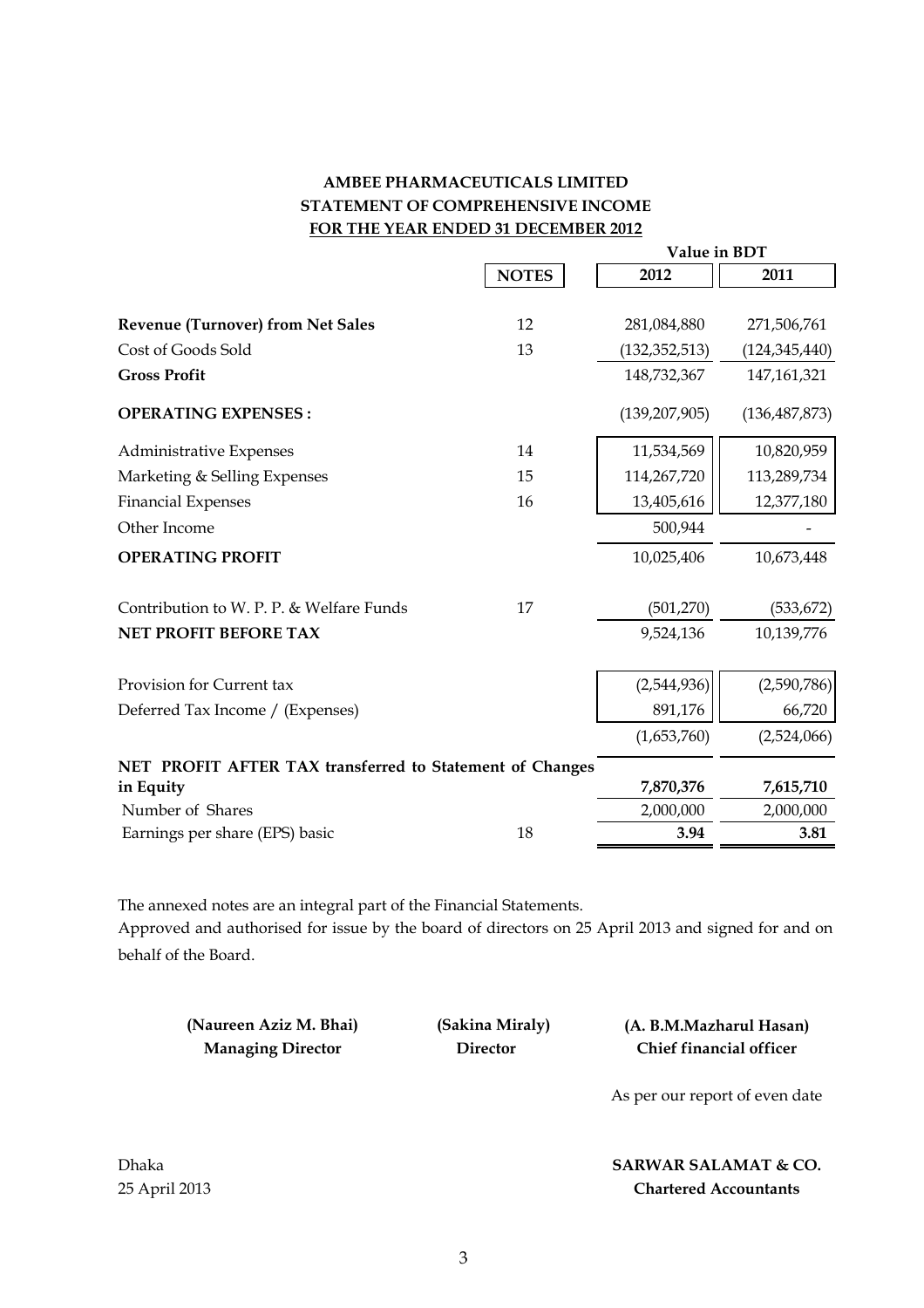## **FOR THE YEAR ENDED 31 DECEMBER 2012 AMBEE PHARMACEUTICALS LIMITED STATEMENT OF CASH FLOWS**

|                                                  | Value in BDT    |                 |  |
|--------------------------------------------------|-----------------|-----------------|--|
|                                                  | 2012            | 2011            |  |
| <b>CASH FLOWS FROM OPERATING ACTIVITIES:</b>     |                 |                 |  |
| Collections from turnover                        | 341,445,708     | 318,811,997     |  |
| Payments for cost and expenses                   | (325, 613, 999) | (289, 219, 963) |  |
| Income tax paid                                  | (4,096,039)     | (3,535,986)     |  |
| <b>Cash Generated From Operating Activities</b>  | 11,735,670      | 26,056,048      |  |
| <b>CASH FLOWS FROM INVESTMENT ACTIVITIES:</b>    |                 |                 |  |
| Acquisition of fixed assets                      | (1,097,200)     | (736, 557)      |  |
| Sale of fixed assets                             | 560,000         |                 |  |
| <b>Cash Generated From Investment Activities</b> | (537,200)       | (736, 557)      |  |
| <b>CASH FLOWS FROM FINANCING ACTIVITIES:</b>     |                 |                 |  |
| Loan received / (repaid)                         | 6,426,466       | (17,886,714)    |  |
| Other Finance                                    | (5,257,425)     | 1,859,551       |  |
| Dividend paid                                    | (6,310,512)     | (9,219,512)     |  |
| <b>Cash Generated From Financial Activities</b>  | (5, 141, 471)   | (25, 246, 675)  |  |
| Increase/(Decrease) in cash and cash equivalents | 6,056,999       | 72,816          |  |
| Opening cash and cash equivalents                | 2,130,078       | 2,057,262       |  |
| Closing cash and cash equivalents                | 8,187,077       | 2,130,078       |  |

The annexed notes are an integral part of the Financial Statements.

Approved and authorised for issue by the board of directors on 25 April 2013 and signed for and on behalf of the Board.

**(Naureen Aziz M. Bhai) Managing Director** 

 **(Sakina Miraly) (A. B.M.Mazharul Hasan) Director Chief financial officer**

As per our report of even date

**SARWAR SALAMAT & CO. Chartered Accountants**

Dhaka 25 April 2013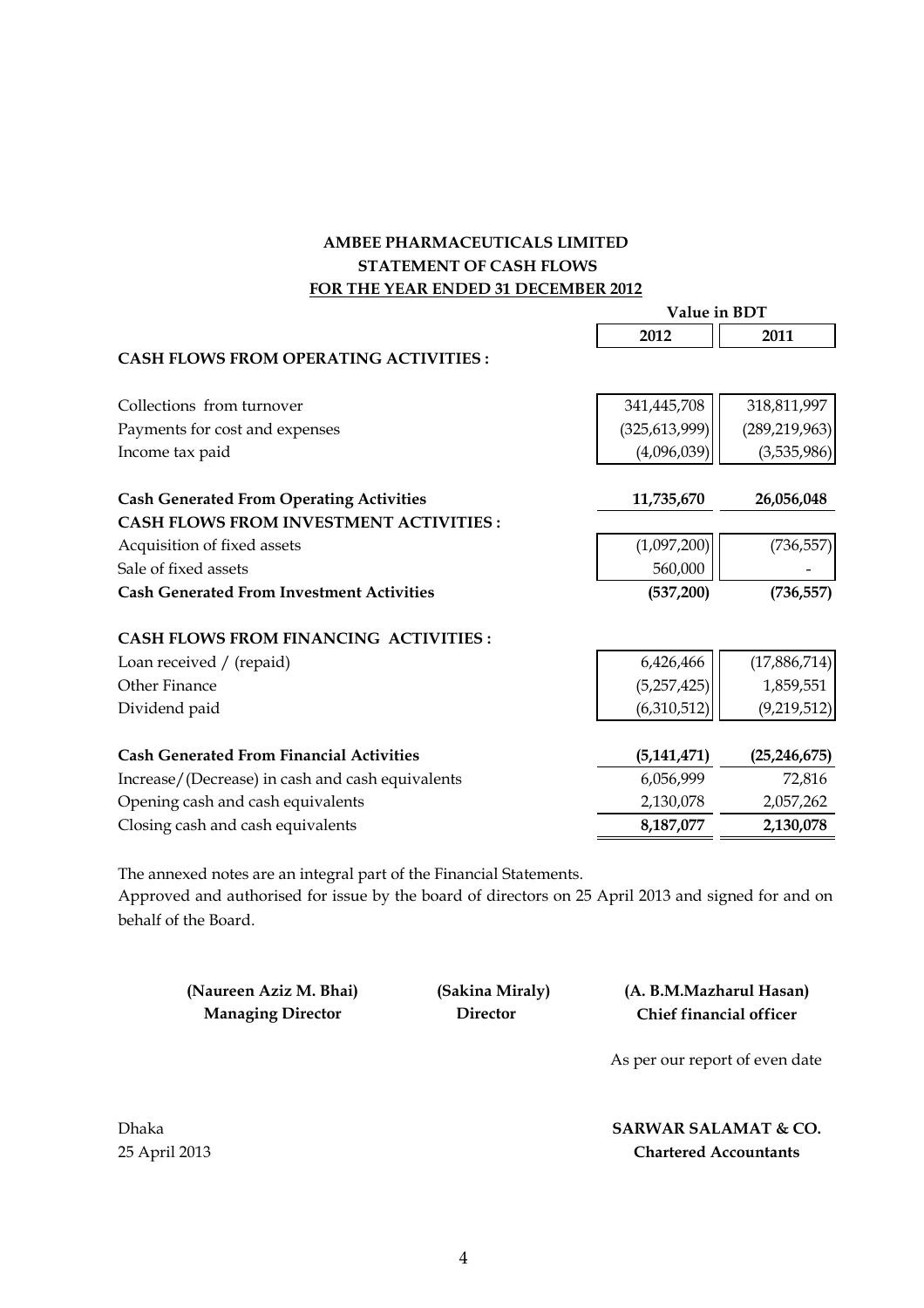## **AMBEE PHARMACEUTICALS LIMITED Statement of Changes in Equity FOR THE YEAR ENDED 31 DECEMBER 2012**

|                                   |                          | <b>Tax Holiday</b> | Retained    |              |
|-----------------------------------|--------------------------|--------------------|-------------|--------------|
| Particulars                       | <b>Share Capital</b>     | Reserve            | Earnings    | <b>Total</b> |
|                                   |                          |                    |             |              |
| Balance as on 31 December 2011    | 20,000,000               | 5,134,154          | 25,274,549  | 50,408,703   |
| Dividend for year the 2011        |                          |                    | (6,000,000) | (6,000,000)  |
| Net Profit after Tax for the year | $\overline{\phantom{0}}$ |                    | 7,870,376   | 7,870,376    |
| Balance as on 31 December 2012    | 20,000,000               | 5,134,154          | 27,144,925  | 52,279,079   |

## **Statement of Changes in Equity FOR THE YEAR ENDED 31 DECEMBER 2011**

|                                   |                              | Tax Holiday | <b>Retained</b> |             |
|-----------------------------------|------------------------------|-------------|-----------------|-------------|
| <b>Particulars</b>                | <b>Share Capital</b>         | Reserve     | Earnings        | Total       |
|                                   |                              |             |                 |             |
| Balance as on 31 December 2010    | 20,000,000                   | 5,134,154   | 23,658,839      | 48,792,993  |
| Dividend for year the 2010        | $\qquad \qquad \blacksquare$ |             | (6,000,000)     | (6,000,000) |
| Net Profit after Tax for the year | $\qquad \qquad \blacksquare$ |             | 7,615,710       | 7,615,710   |
| Balance as on 31 December 2011    | 20,000,000                   | 5,134,154   | 25,274,549      | 50,408,703  |

The annexed notes are an integral part of the Financial Statements.

Approved and authorised for issue by the board of directors on 25 April 2013 and signed for and on behalf of the Board.

**(Naureen Aziz M. Bhai) (Sakina Miraly) Managing Director Director**

**Chief financial officer (A. B.M.Mazharul Hasan)**

As per our report of even date

Dhaka 25 April 2013

### **Chartered Accountants SARWAR SALAMAT & CO.**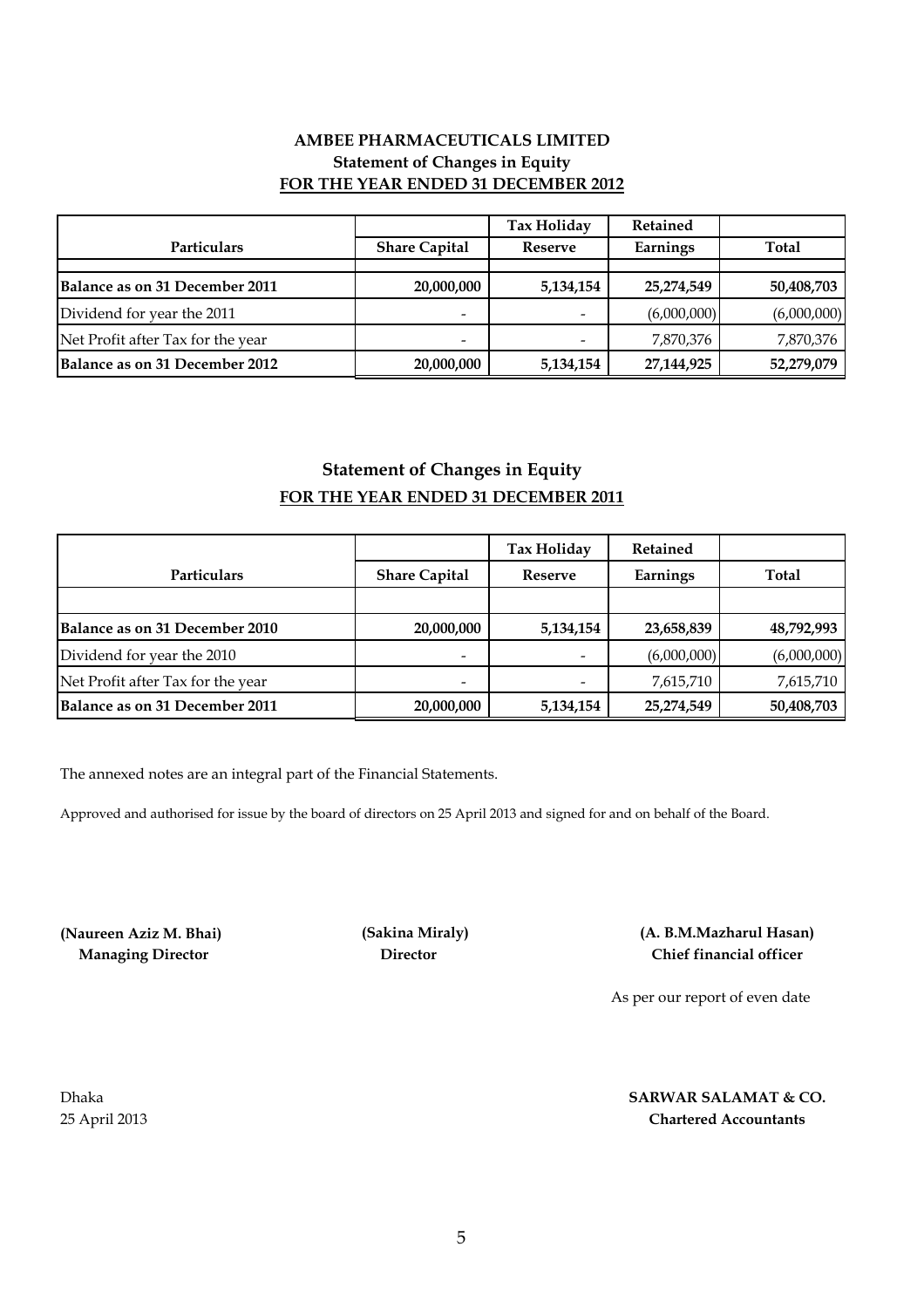## **4.00 PROPERTY, PLANT & EQUIPMENT**

|                               |             | $C$ O                    | S T         |             |                       | <b>DEPRECIATION</b> |             | <b>Net Book</b> |            |             |
|-------------------------------|-------------|--------------------------|-------------|-------------|-----------------------|---------------------|-------------|-----------------|------------|-------------|
| Particulars                   | As on       | Addition                 | Adjustment  | As on       | Rate<br>$\frac{0}{0}$ | As on               | Adjustment  | For the year    | As on      | Value as on |
|                               | 01.01.2012  | during year              | during year | 31.12.2012  |                       | 01.01.2012          | during year |                 | 31.12.2012 | 31.12.2012  |
| <b>Existing Units -1</b>      |             |                          |             |             |                       |                     |             |                 |            |             |
| Leasehold Land                | 1,215,803   |                          |             | 1,215,803   | $\sim$                |                     |             |                 |            | 1,215,803   |
| <b>Factory Building</b>       | 24,304,253  |                          |             | 24,304,253  | 2.5                   | 11,643,469          |             | 316,520         | 11,959,988 | 12,344,265  |
| Plant and Machinery           | 57,595,186  | 140,000                  |             | 57,735,186  | $\overline{7}$        | 36,795,051          |             | 1,456,009       | 38,251,060 | 19,484,126  |
| Deep Tube Well                | 1,125,000   |                          |             | 1,125,000   | 15                    | 623,874             |             | 75,169          | 699,043    | 425,957     |
| <b>Diesel Generating Set</b>  | 402,000     |                          |             | 402,000     | 15                    | 194,799             |             | 31,080          | 225,879    | 176,121     |
| Loose Tools                   | 98,001      |                          |             | 98,001      | 15                    | 85,116              |             | 1,933           | 87,049     | 10,952      |
| Laboratory Equipment          | 2,987,336   |                          |             | 2,987,336   | 10                    | 1,315,606           |             | 167,173         | 1,482,779  | 1,504,557   |
| Electrical Installation       | 44,318      | 2,000                    |             | 46,318      | 10                    | 24,550              |             | 1,977           | 26,527     | 19,791      |
| Laboratory Glass Ware         | 41,626      |                          |             | 41,626      | 15                    | 41,155              |             | 71              | 41,226     | 400         |
| <b>Production Equipment</b>   | 1,220,541   |                          |             | 1,220,541   | 10                    | 305,064             |             | 91,548          | 396,612    | 823,929     |
| <b>Transport and Vehicles</b> | 7,202,162   |                          | (600,000)   | 6,602,162   | 20                    | 6,503,175           | (540, 944)  | 127,986         | 6,090,217  | 511,945     |
| Motorcycle                    | 6,750,500   |                          |             | 6,750,500   | 20                    | 4,538,496           |             | 442,401         | 4,980,897  | 1,769,603   |
| <b>Furniture and Fixtures</b> | 3,108,249   | 197,200                  |             | 3,305,449   | 10                    | 1,605,128           |             | 150,312         | 1,755,440  | 1,550,009   |
| Office Equipment              | 8,986,806   | 758,000                  |             | 9,744,806   | 15                    | 5,724,596           |             | 489,331         | 6,213,928  | 3,530,878   |
| Office By-cycles              | 15,962      |                          |             | 15,962      | 20                    | 14,417              |             | 309             | 14,726     | 1,236       |
| <b>Books</b>                  | 98,060      |                          |             | 98,060      | 15                    | 70,669              |             | 4,109           | 74,777     | 23,283      |
| Sub Total                     | 115,195,803 | 1,097,200                | (600,000)   | 115,693,003 |                       | 69,485,165          | (540, 944)  | 3,355,927       | 72,300,148 | 43,392,855  |
| Injectable (Ampoule) Unit -2  |             |                          |             |             |                       |                     |             |                 |            |             |
| <b>Factory Building</b>       | 3,627,409   | $\overline{a}$           |             | 3,627,409   | 2.5                   | 751,242             |             | 71,904          | 823,146    | 2,804,263   |
| Plant and Machinery           | 8,892,201   | $\qquad \qquad =$        |             | 8,892,201   | $\overline{7}$        | 4,871,184           |             | 281,471         | 5,152,655  | 3,739,546   |
| <b>Production Equipment</b>   | 80,500      | $\overline{\phantom{0}}$ |             | 80,500      | 10                    | 45,268              |             | 3,523           | 48,791     | 31,709      |
| <b>Transport and Vehicles</b> | 2,235,000   | $\overline{\phantom{a}}$ |             | 2,235,000   | 20                    | 1,975,558           |             | 51,888          | 2,027,446  | 207,554     |
| Furniture and Fixture         | 930,903     |                          |             | 930,903     | 10                    | 589,441             |             | 34,146          | 623,587    | 307,316     |
| Sub Total                     | 15,766,013  |                          |             | 15,766,013  |                       | 8,232,693           |             | 442,933         | 8,675,626  | 7,090,387   |
| December 31, 2012 Tk.         | 130,961,816 | 1,097,200                | (600,000)   | 131,459,016 |                       | 77,717,857          | (540, 944)  | 3,798,860       | 80,975,773 | 50,483,243  |
| December 31, 2011 Tk.         | 130,225,259 | 736,557                  |             | 130,961,816 |                       | 73,546,415          |             | 4,171,442       | 77,717,857 | 53,243,959  |

| <b>Note: Depreciation Charged to:</b> |     | 31-12-2012 | 31-12-2011 |
|---------------------------------------|-----|------------|------------|
| Cost of Goods Sold (Note - 13)        |     | 2.584.412  | 2,769,012  |
| Administrative Expenses (Note - 14)   |     | 1,214,448  | 1,402,430  |
|                                       | Tk. | 3,798,860  | 4,171,442  |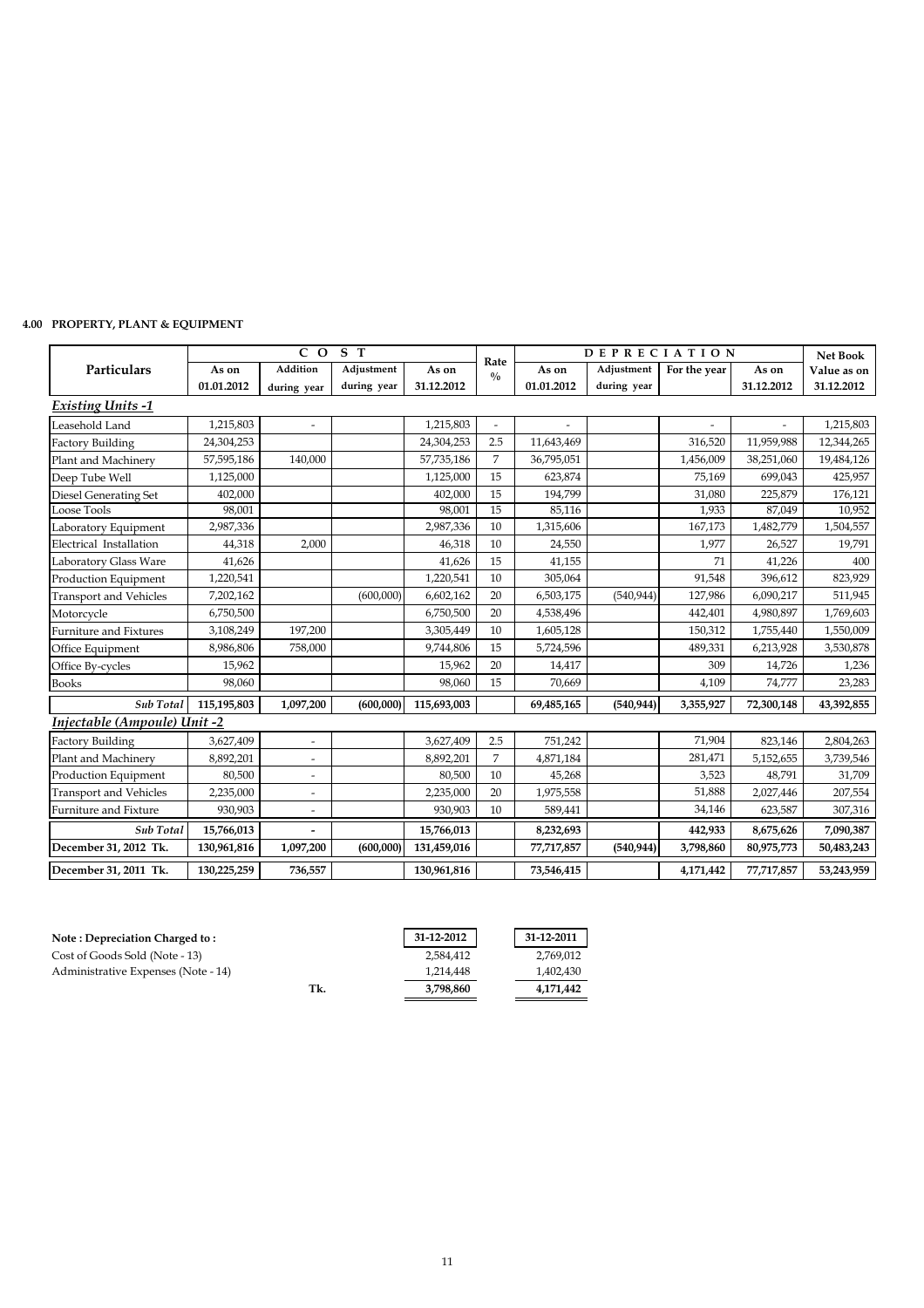#### **Value in BDT**

## **2012 2011** Raw materials 24,189,437 24,903,225 Packing materials 19,414,504 18,831,128 Promotional materials 3,458,548 3,576,819 Work-in-process 10,786,568 9,675,699 10,786,568 Finished goods 62,637,790 62,069,397 Materials-in-transit (Spare) 496,989 425,885  **120,593,022 119,872,967**

## **6.00 ACCOUNTS RECEIVABLES**

**5.00 INVENTORIES** 

- a) Accounts Receivables of Tk. 42,992,309 (2011- 46,380,934) is considered good in respect of which the company holds no security other than the debtors personal security.
- b) No amount was due by the associated undertakings.
- c) No amount was due by the directors (including Managing director), managing agents, managers and other officers of the company and any of them severally or jointly with any other person.
- (d) Debtors outstanding for a period

| Above six months | Tk. 4,299,460  |
|------------------|----------------|
| Below six months | Tk. 38,692,849 |

### **7.00 ADVANCES, DEPOSITS AND PRE-PAYMENTS**

| a) Advances                    | 51,022,843 | 48,973,389 |
|--------------------------------|------------|------------|
| b) Deposit and Prepayments     | 5,057,621  | 9,958,850  |
|                                | 56,080,464 | 58,932,239 |
| a) Advances                    |            |            |
| Advances to staff              | 3,079,905  | 4,833,277  |
| Income tax                     | 24,555,291 | 23,119,651 |
| Against purchases and expenses | 13,826,627 | 11,602,577 |
| <b>Associated Undertaking</b>  | 9,561,020  | 9,417,884  |
| Sub total                      | 51,022,843 | 48,973,389 |
| b) Deposit and Prepayments     |            |            |
| VAT deposit                    | 981,824    | 3,726,883  |
| L/C Margin                     | 2,406,000  | 4,622,171  |
| Guarantee Margin               | 20,715     | 20,715     |
| Other Deposits                 | 1,624,082  | 1,564,082  |
| Pre-payments                   | 25,000     | 25,000     |
| Sub total                      | 5,057,621  | 9,958,850  |
| 8.00 CASH AND CASH EQUIVALENTS |            |            |
| In hand                        | 214,029    | 517,566    |
| At banks:                      | 7,973,048  | 1,612,512  |
| In current account             | 7,891,533  | 1,529,840  |
| In in-operative account        | 81,515     | 82,672     |
|                                | 8,187,077  | 2,130,078  |
|                                |            |            |

### **09.00ISSUED SHARE CAPITAL**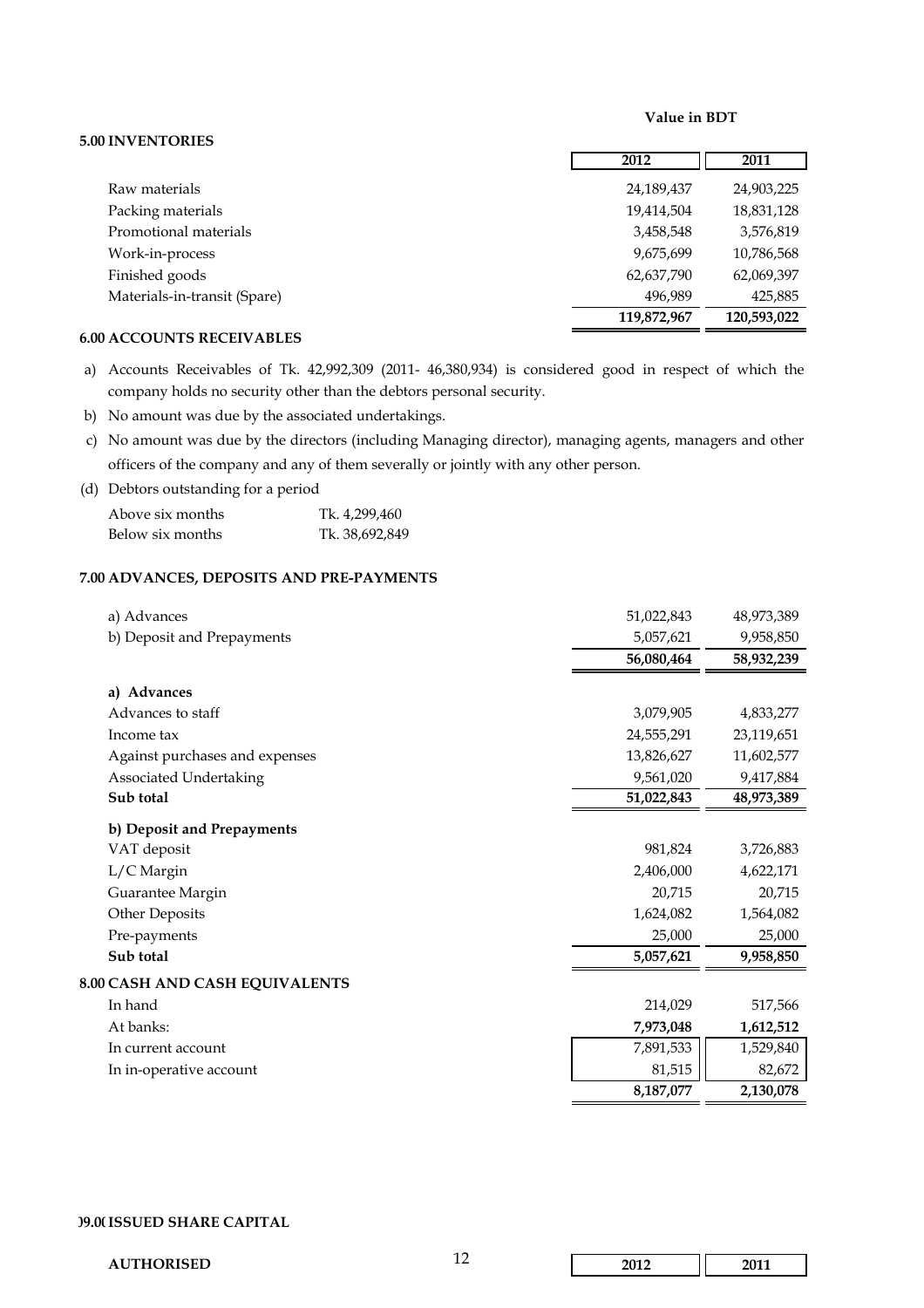2,500,000 Ordinary Shares of Tk. 10 each **25,000,000 25,000,000** 

Issued, Subscribed and paid-up Capital

1,821,008 Ordinary Shares of Tk. 10 each

a) The break-up of share-holding is given below :

|                                                | 20,000,000 | 20,000,000 |
|------------------------------------------------|------------|------------|
| in cash                                        | 1,789,920  | 1,789,920  |
| in full for consideration other-wise than      |            |            |
| 178,992 Ordinary Shares of Tk. 10 each paid-up |            |            |
| fully paid up in cash                          | 18,210,080 | 18,210,080 |
| 1,821,008 Ordinary Shares of Tk. 10 each       |            |            |

|                                            | 2012         |               | 2011         |               |
|--------------------------------------------|--------------|---------------|--------------|---------------|
|                                            | No of Shares | $\frac{0}{0}$ | No of Shares | $\frac{0}{0}$ |
| Sponsors, Directors and Associates         | 1,295,958    | 64.80         | 1,285,458    | 64.27         |
| ICB (Investment Corporation of Bangladesh) | 94,030       | 4.70          | 13,800       | 0.69          |
| Foreign Investors                          | 178,992      | 8.95          | 178,992      | 8.95          |
| CDBL                                       | 362,470      | 18.12         | 434,800      | 21.74         |
| General Public                             | 68,550       | 3.43          | 86,950       | 4.35          |
|                                            | 2,000,000    | 100           | 2,000,000    | 100           |

b) The distribution schedule showing the number of shareholders' and their shareholdings in Percentage has been disclosed as a requirement of the "Listing Regulation" of Dhaka and Chittagong Stock Exchanges as on 31st December, 2012.

|                             | Number of           | No.of         | <b>Holdings</b> |
|-----------------------------|---------------------|---------------|-----------------|
| <b>Range of Holdings</b>    | <b>Shareholders</b> | <b>Shares</b> | $\frac{0}{0}$   |
| Less than 500 shares        | 4,271               | 230,182       | 11.51%          |
| 501 to 5,000 shares         | 128                 | 174,066       | 8.70%           |
| 5,001 to 10,000 shares      | 5                   | 36,652        | 1.83%           |
| 10,001 to 20,000 shares     |                     | 43,750        | 2.19%           |
| 20,001 to 30,000 shares     |                     | 40,400        | $2.02\%$        |
| 30,001 to 40,000 shares     |                     | 40,000        | $2.00\%$        |
| 40,001 to 50,000 shares     |                     | 50,000        | 2.50%           |
| 50,001 to 100,000 shares    |                     |               |                 |
| 100,001 to 1,000,000 shares |                     | 178,992       | 8.95%           |
| Over 1,000,000 shares       |                     | 1,205,958     | 60.30%          |
|                             | 4,413               | 2,000,000     | 100%            |

**c) Market Price :**

The shares are listed in the Dhaka and Chittagong Stock Exchanges, on 31.12.2012 each share was quoted at Tk. 226.70 (on 2011 - Tk.424.00) in the Dhaka Stock Exchange Ltd. and Tk. 230.00 (on 2011 - Tk.428.50) in the Chittagong Stock Exchange Ltd.

## **d) Option on unissued shares :**

There is no option regarding authorised capital not yet issued but can be used to increase the issued, subscribed and paid-up capital through the issuance of new shares against cash contributions and bonus.

## **10.00TAX-HOLIDAY RESERVE**

This is being provided out of Tax-Holiday Profit to invest in the same undertaking or in any new industrial undertaking or in stocks and shares of a public company or in government bonds or securities or for other purposes as specified in this respect as one of the condition of granting Tax Holiday.

## **11.00 PROVISION FOR TAXATION**

Opening Balance Provision for the year

| 2012       | 2011       |
|------------|------------|
| 20,556,556 | 17,965,770 |
| 2,544,936  | 2,590,786  |
| 23,101,492 | 20,556,556 |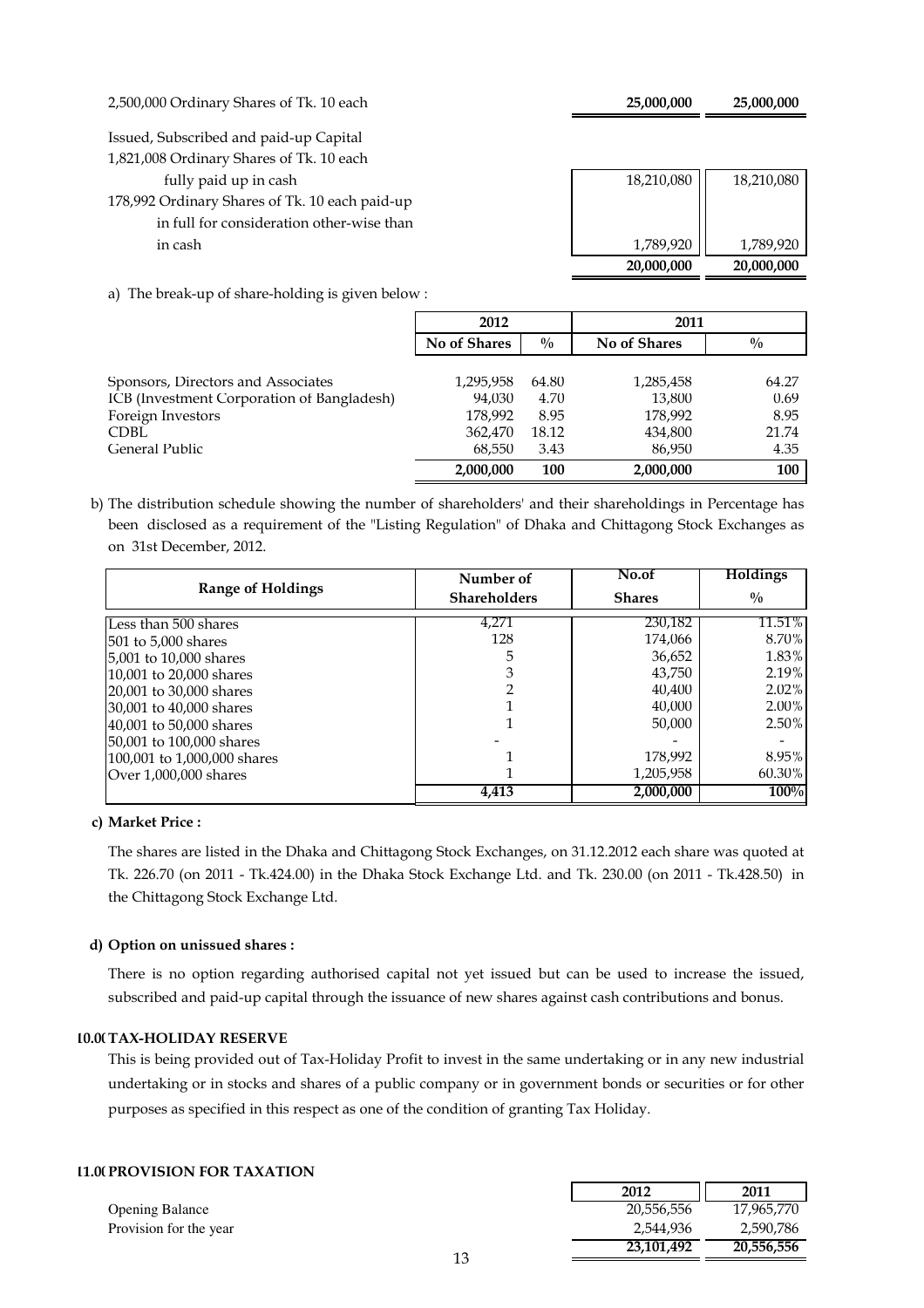Income tax assessment upto 31.12.2005 is completed. Assessment for the year ended 31.12.2006 is pending appeal. Assessment for the years 2007, 2008, 2009 & 2010 are finalized and in appeal. Income tax assessment for the year 2011 is filed for assessment.

### **12.00REVENUE (TURNOVER) FROM NET SALES**

| <b>Local Sales</b>                         |         | 275,712,615    | 268,685,163  |
|--------------------------------------------|---------|----------------|--------------|
| Export Sales to Myanmar 2012 (US\$ 66,234) |         | 5,372,265      |              |
| Export Sales to Myanmar 2011 (US\$ 38,436) |         |                | 2,821,598    |
|                                            |         | 281,084,880    | 271,506,761  |
| <b>Sales Quantity:</b>                     |         |                |              |
| Tablet                                     | Pcs.    | 168,449,359    | 149,580,844  |
| Capsules                                   | Pcs.    | 16,478,942     | 26,391,089   |
| <b>Bottle</b>                              | Unit    | 584,888        | 881,409      |
| Ointment                                   | Pcs.    | 90,699         | 68,487       |
| Injection                                  | Ampoule | 1,534,614      | 1,391,468    |
| 13.0(COST OF GOODS SOLD                    |         |                |              |
| Work-in-process (Opening)                  |         | 10,786,568     | 7,537,503    |
| Raw materials consumed - (.01)             |         | 64,054,459     | 64,017,976   |
| Packing materials consumed - (.02)         |         | 41,399,786     | 41,244,413   |
| Promotional materials consumed -(.03)      |         | 1,411,031      | 938,957      |
| Factory overhead -(.04)                    |         | 25,067,195     | 25,157,246   |
| Depreciation                               |         | 2,584,412      | 2,769,012    |
| Work-in-process (Closing)                  |         | (9,675,699)    | (10,786,568) |
| Cost of production                         |         | 135,627,752    | 130,878,539  |
| Stock of finished goods (Opening)          |         | 62,069,397     | 58,242,222   |
| Stock of finished goods (Closing)          |         | (62, 637, 790) | (62,069,397) |
| Cost of free samples                       |         | (2,706,846)    | (2,705,924)  |
|                                            |         | 132,352,513    | 124,345,440  |

### **(.01)Raw Materials Consumed**

|                      | Active           | Recipients | E.H.G.         |                |              |
|----------------------|------------------|------------|----------------|----------------|--------------|
|                      | Ingredients (kg) | (kg)       | Capsules (pcs) |                |              |
| <b>Opening Stock</b> | 7,048            | 69,021     | 4,603,905      | 24,903,225     | 27,614,370   |
| Purchase             | 21,450           | 79,025     | 14,345,040     | 63,340,671     | 61,306,831   |
| Closing Stock        | (7,421)          | (68, 235)  | (4,197,580)    | (24, 189, 437) | (24,903,225) |
|                      | 21,077           | 79,810     | 14,751,365     | 64,054,459     | 64,017,976   |

Raw materials consumed is 67.10 % imported.

### **(.02)Packing Materials Consumed**

|                      | 41,399,786     | 41,244,413   |
|----------------------|----------------|--------------|
| Closing Stock        | (19, 414, 504) | (18,831,128) |
| Purchase             | 41,983,162     | 39,717,092   |
| <b>Opening Stock</b> | 18,831,128     | 20,358,449   |
|                      |                |              |

Packing materials consumed is 43.27 % imported.

Particulars in respect of quantity of each packing materials as well as value of each class of packing materials are not given as number of items as well as classes of items are large.

|                                      | 2012        | 2011        |
|--------------------------------------|-------------|-------------|
| (.03) Promotional Materials Consumed |             |             |
| <b>Opening Stock</b>                 | 3,576,819   | 3,223,016   |
| Purchase                             | 1,292,760   | 1,292,760   |
| Closing Stock                        | (3,458,548) | (3,576,819) |
| 14                                   | 1,411,031   | 938,957     |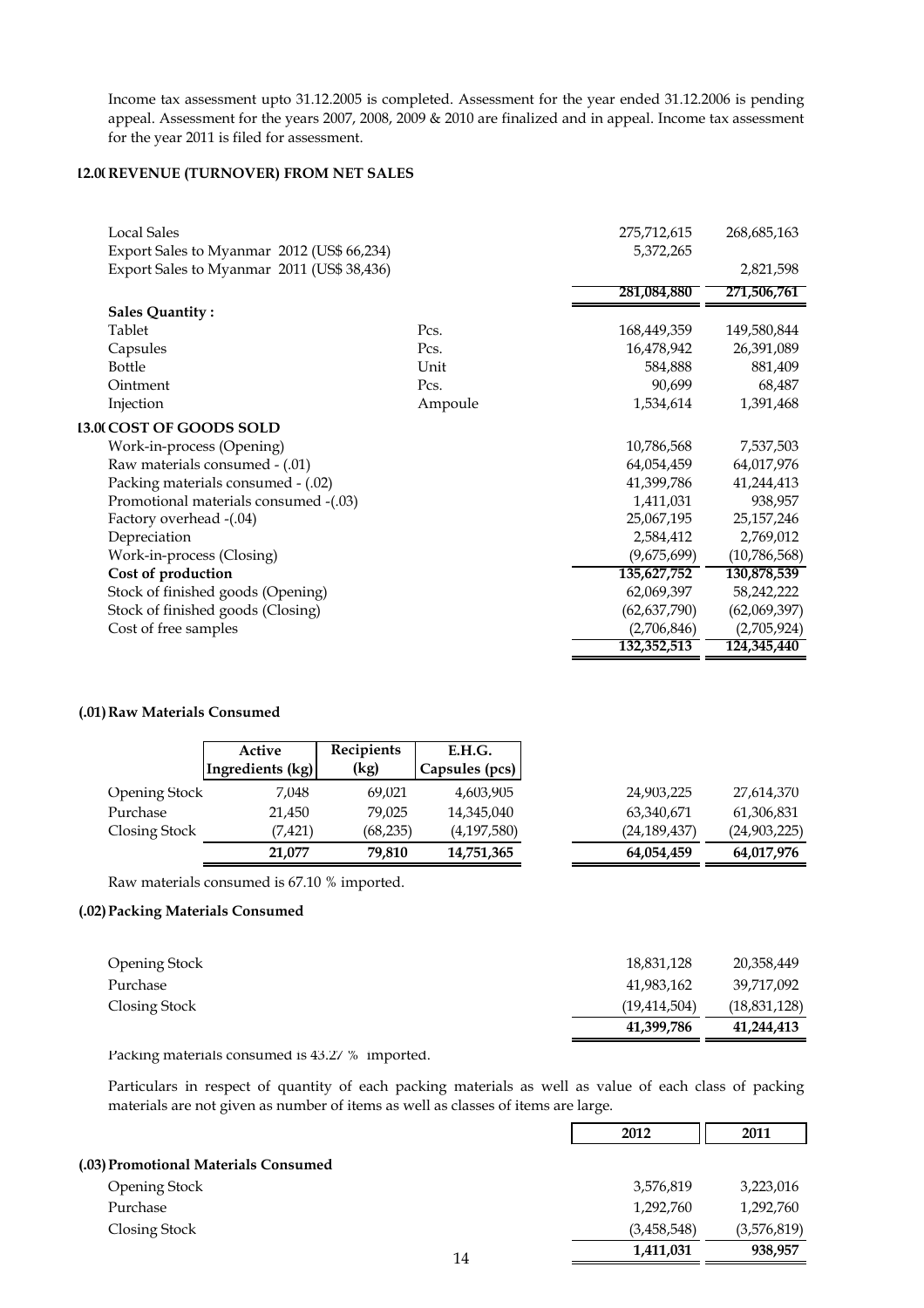Particulars in respect of quantity of each promotional materials as well as value of each class of promotional materials are not given as number of items as well as classes of items are large.

## **(.04)FACTORY OVERHEAD**

| Salary, wages and allowances | 18,945,110 | 18,014,656 |
|------------------------------|------------|------------|
| Bonus                        | 882,610    | 1,047,933  |
| Overtime allowances          | 11,470     |            |
| Rent, rates and taxes        | 326,789    | 463,098    |
| Car expenses                 | 67,220     | 195,707    |
| <b>Bank charges</b>          | 747        | 15,388     |
| Conveyance                   | 53,815     | 55,095     |
| Entertainment                | 77,389     | 104,852    |
| Printing and Stationery      | 219,878    | 397,044    |
| Repairs and maintenance      | 849,156    | 1,104,834  |
| Telephone                    | 153,992    | 298,943    |
| Security expenses            | 32,180     | 350,500    |
| Indirect materials-Packing   | 321,427    | 251,300    |
| Fees and Commissions         | 247,730    | 74,630     |
| <b>Insurance Premium</b>     |            | 931        |
| Newspaper and periodicals    | 42,895     | 2,240      |
| Uniform                      | 30,680     | 55,000     |
| <b>General Expenses</b>      | 107,470    | 185,460    |
| Washing and laundry expenses | 8,487      | 10,950     |
| Research and Development     | 900        | 16,660     |
| Power & Fuel                 | 2,687,250  | 2,512,026  |
|                              | 25,067,195 | 25,157,246 |

### **14.00ADMINISTRATIVE EXPENSES**

|                                           | 11,534,569 | 10,820,959 |
|-------------------------------------------|------------|------------|
| Depreciation                              | 1,214,448  | 1,402,430  |
| Advertisement & Publicity                 | 75,182     | 90,260     |
| AGM expenses                              | 328,838    | 267,784    |
| Companies Development (Software Programe) | 300,000    | 100,000    |
| Legal and professional charges            | 229,000    | 252,562    |
| Insurance premium                         | 267,465    | 40,884     |
| Audit fees (Statutory)                    | 100,000    | 100,000    |
| Membership subscription                   | 70,564     | 63,892     |
| Fees and commissions                      | 52,300     |            |
| Telephone                                 | 579,427    | 414,279    |
| Repairs and maintenance                   | 144,467    | 133,224    |
| Printing and Stationery                   | 221,435    | 70,197     |
| Postage expenses                          | 36,999     | 20,741     |
| Entertainment                             | 87,049     | 32,788     |
| Conveyance                                | 119,387    | 106,835    |
| <b>Bank Charges</b>                       | 36,048     | 32,463     |
| Car expenses                              | 276,946    | 121,478    |
| <b>Bonus</b>                              | 161,650    | 384,700    |
| Directors' Remuneration                   | 2,400,000  | 2,400,000  |
| Salary and allowances                     | 4,833,364  | 4,786,442  |

|                                      |    | 2012       | 2011       |
|--------------------------------------|----|------------|------------|
|                                      |    |            |            |
| 15.00 MARKETING AND SELLING EXPENSES |    |            |            |
| Salary and allowances                |    | 70,460,396 | 65,536,710 |
| <b>Incentive Bonus</b>               |    | 1,103,417  | 1,241,700  |
| Rent, rates and taxes                |    | 1,531,837  | 1,730,344  |
| Car expenses                         |    | 173,844    | 237,066    |
| <b>Bank</b> charges                  |    | 464,162    | 523,833    |
| Conveyance                           |    | 378,899    | 695,082    |
| Entertainment                        | 15 | 323,820    | 223,633    |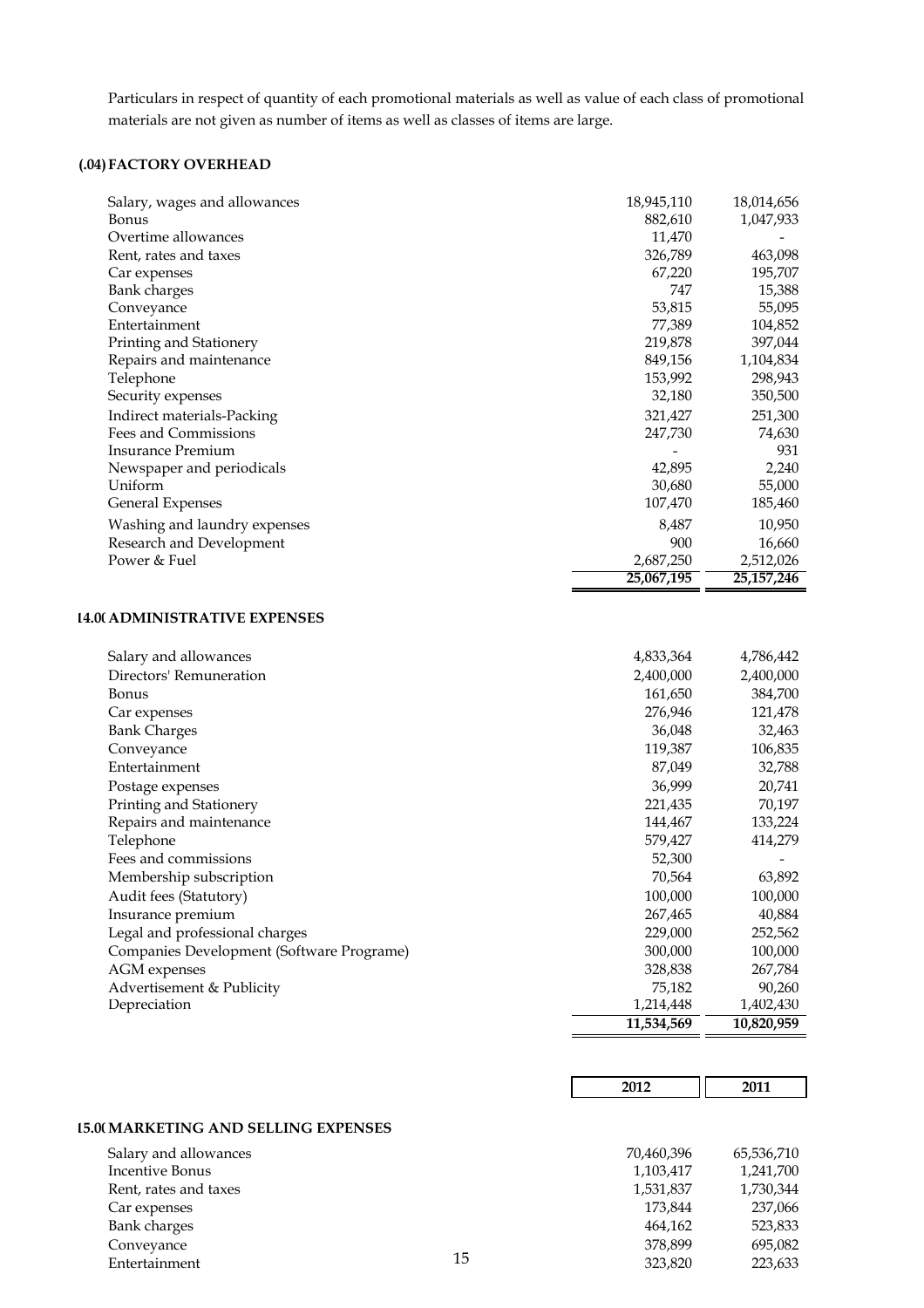| Postage expenses                     | 14,340      | 17,879      |
|--------------------------------------|-------------|-------------|
| Printing and Stationery              | 605,137     | 891,596     |
| Repairs and maintenance              | 506,077     | 366,747     |
| Telephone                            | 1,035,148   | 1,121,611   |
| Security expenses                    | 13,950      | 349,036     |
| Electricity, Gas and Water           | 782,047     | 946,400     |
| Fees and commissions                 | 4,190       | 17,175      |
| <b>Insurance Premium</b>             | 1,043       | 142,334     |
| TA/DA of MR and others               | 15,838,864  | 18,327,107  |
| Medical expenses                     | 15,000      | 5,000       |
| General expenses                     | 20,583      | 15,756      |
| Meeting/Conference/Training expenses | 738,733     | 780,041     |
| Delivery Van expenses                | 886,838     | 938,822     |
| Delivery expenses                    | 14,943,457  | 14,850,643  |
| Free Sample                          | 4,168,938   | 4,167,505   |
| <b>Export expenses</b>               | 257,000     | 163,714     |
|                                      | 114,267,720 | 113,289,734 |

### **16.00 FINANCIAL EXPENSES**

|                       | 13,405,616 | 12,377,180 |
|-----------------------|------------|------------|
| Interest on Overdraft | 13,405,616 | 12,377,180 |

## **17.00CONTRIBUTION TO WORKERS PROFIT PARTICIPATION AND WELFARE FUNDS**

This represents 5% of net profit before charging the contribution for the year provided as per provisions of the Companies Profit (Workers Participation) Act, 1968 and is payable to workers as defined in the said Act.

### **18.00BASIC EARNING PER SHARE (EPS)**

| Earning attributable to the Ordinary Shareholders (Net profit after tax) | 7,870,376         | 7,615,710          |
|--------------------------------------------------------------------------|-------------------|--------------------|
| Weighted average number of Ordinary shares outstanding during the y      | 2,000,000         | 2,000,000          |
|                                                                          | 3.94              | 3.81               |
| 19.0(NET ASSETS VALUE (NAV)                                              |                   |                    |
| Net Assets                                                               | 52,279,079        | 50,408,703         |
| Weighted average number of Ordinary shares outstanding during the year   |                   |                    |
|                                                                          | 2,000,000         | 2,000,000          |
|                                                                          | 26.15             | 25.20              |
| 20.0( NET OPERATING CASH FLOW PER SHARE                                  |                   |                    |
|                                                                          |                   |                    |
| Cash flows from operating activities as per Statement of cash flows      | 11,735,670        | 26,056,048         |
| Weighted average number of Ordinary shares outstanding during the        |                   |                    |
| year                                                                     | 2,000,000<br>5.87 | 2,000,000<br>13.03 |

## **21.00THIS REPRESENTS GAIN/(LOSS) ON SALES OF THE FOLLOWING FIXED ASSETS**

| Cost                                                  |            |  |
|-------------------------------------------------------|------------|--|
| <b>Transport and Vehicles</b>                         | 600,000    |  |
| Less: Accumulated Depreciation                        | (540, 944) |  |
| Written down value                                    | 59,056     |  |
| Sale proceeds of above fixed assets                   | 560,000    |  |
| Total gain/ (loss) on sales of fixed assets           | 500,944    |  |
| Gain on sale of Asset has been shown as Other Income. |            |  |

### **22.00APPROPRIATION DURING THE YEAR**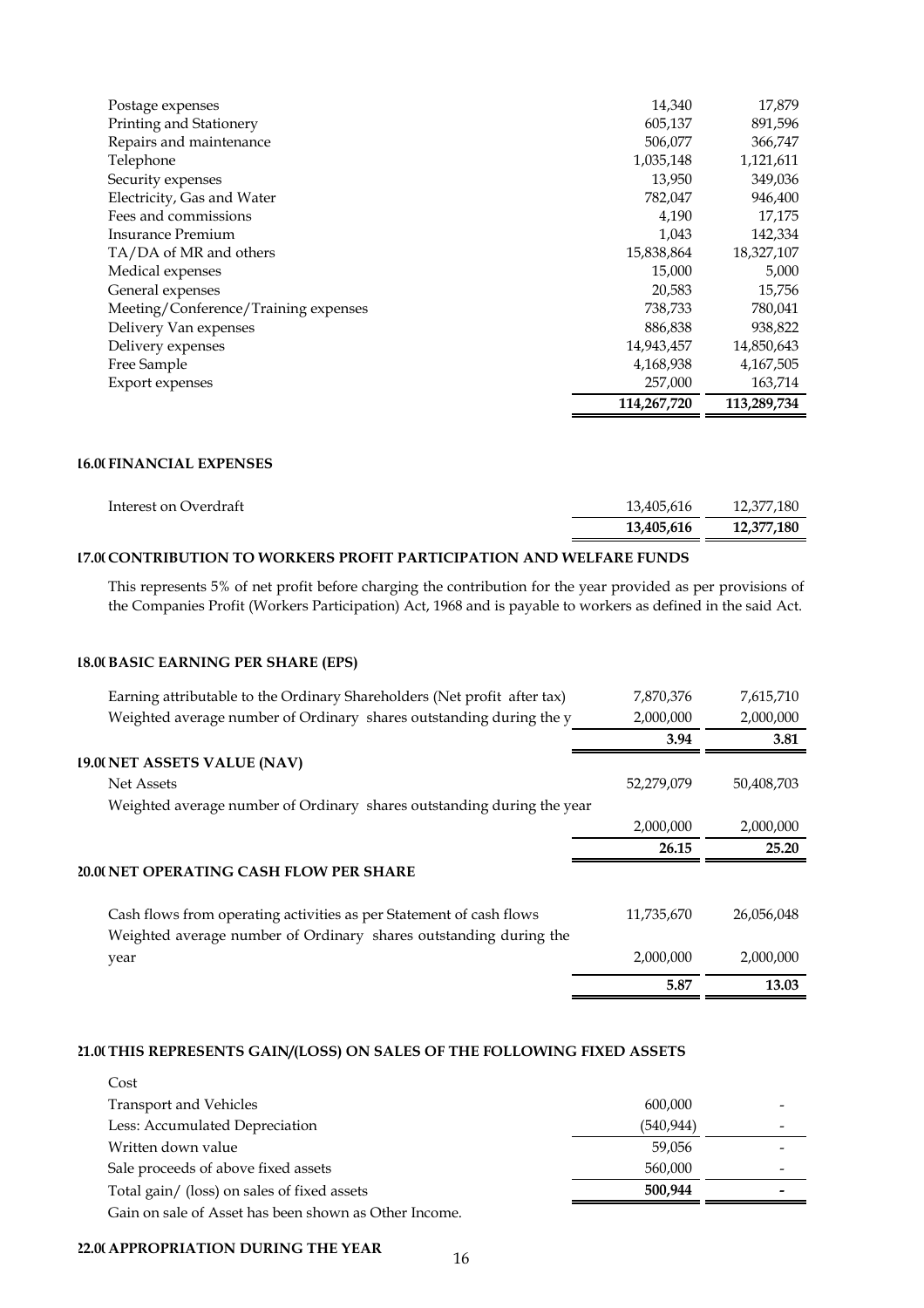In accordance with BAS 1 "Presentation of Financial Statements", the appropriations for the year other than proposed dividend for 2012 are reflected in the statement of changes in equity.

The net profit for the year carried forward in the balance sheet will be applied for payment of this year's dividend proposed by the board of directors @ 33% and will be accounted for in the accounts as and when approved by the shareholders in the annual general meeting. The total amount of proposed dividend for the year 2012 is Tk. 6,600,000.

### **23.00PAYMENT/PERQUISITES TO DIRECTORS AND OFFICERS**

|                         | <b>Managing Director</b> | <b>Officers</b>          |
|-------------------------|--------------------------|--------------------------|
| Salary and allowances   |                          | 10,848,000               |
| Remuneration            | 2,280,000                | $\overline{\phantom{0}}$ |
| <b>Bonus</b>            |                          | 486,000                  |
| Entertainment allowance | 120,000                  | $\overline{\phantom{0}}$ |

The rate of Board meeting attendance fee per meeting per member is Tk.750 but no fees were drawn by the directors during the year under review.

No amount of money was spent by the Company for compensating any member of the Board, other than the managing director, for rendering special services.

### **24.00 NATURE OF SECURITY OF LOAN FROM NBP**

The loan is secured against hypothecation on stocks, fixed assets, land and all other usual charge

### **25.00 PLANT CAPACITY AND CAPACITY UTILISATION**

|                           | On single shift basis  |                      |                                               |  |
|---------------------------|------------------------|----------------------|-----------------------------------------------|--|
| Products                  | Production<br>capacity | Actual<br>production | <b>Remarks</b>                                |  |
| Tablet group (Pcs)        | 126,000,000            | 197,407,461          | Due to overtime work for<br>increasing demand |  |
| Capsule group (Pcs)       | 120,960,000            | 18,388,854           | As per market demand                          |  |
| Suspension group (Phials) | 2,160,000              | 730,284              | $-do-$                                        |  |
| Injectable (Ampoules)     | 10,368,000             | 1,694,521            | $-do-$                                        |  |

**26.** There was no general nature of credit facilities available to the company under any contract, other than

**00** trade credit available in the ordinary course of business and not availed of as on 31.12.2012.

### **27.00Contingent Liability**

There was no sum for which the company was contingently liable as on 31.12.2012.

### **28.00Capital Expenditure Commitment**

There was no capital expenditure contracted but not incurred or provided for at December 31, 2012. There was no material capital expenditure authorised by the Board but not contracted for at December 31,2012.

### **29.00 Payments made in Foreign currency**

| Import of Raw material     | 42,501,590 | 37,850,818 |
|----------------------------|------------|------------|
| Import of Packing material | 18,166,114 | 17,691,671 |
| Import of Machinery        | -          | 426,410    |

No other expenses including royalty, technical expert and professional advisory fees, interest etc. was incurred or paid in foreign currencies except as stated above.

### **30.00Related Party Transactions - Disclosure under IAS 24 "Related Party Disclosure"**

During the year under review, the company carried out transactions with Mr. Aziz Mohammad Bhai, managing director, of the company, amount payable at the year end against above transactions was 16,988,748 which is included in liabilities for other finance. 17